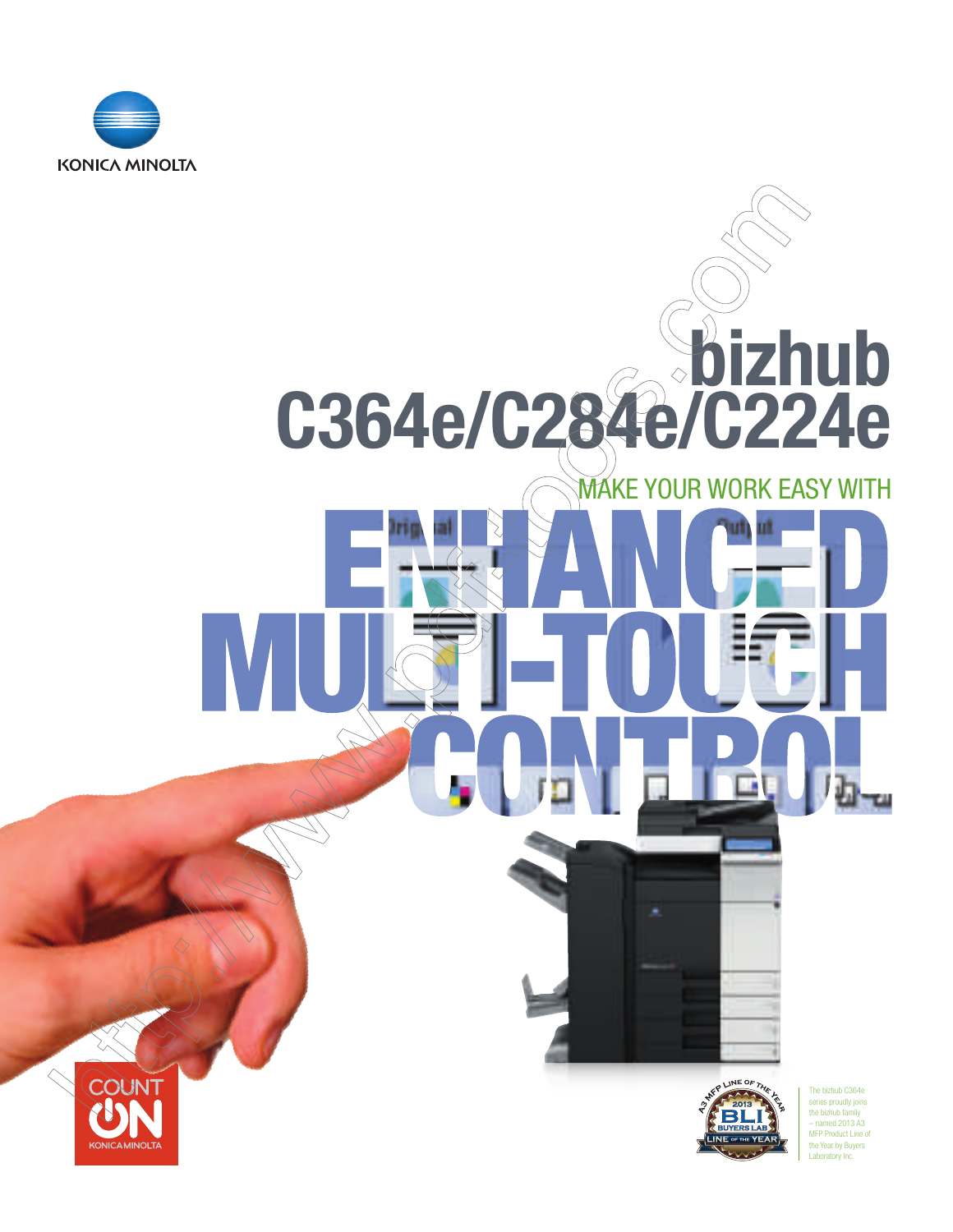## ENHANCED **PERFORMANCE WITH** AWARD-WINNING **CONTROL**

Take control of your workflow with powerful, high-performance bizhub color models for superior color and right-size cost-efficiency. A new enhancement of our award-winning INFO-Palette screen lets you touch, swipe, drag and drop to edit, save and share  $-$  it's as easy as operating a tablet PC. High-speed print/copy output keeps you ahead of rising document demands. And Konica Minolta is a world leader in the environmental initiatives that help you reduce pollution, conserve more energy and lower your operating expenses.

EnvisionIT: a new approach for business and professional applications.

**Envision**<sup>1</sup>

In today's competitive business world, the challenge is managing documents, distributing information, integrating

hardware with software – and doing it all in a networked envirohment with simple, intuitive control. The solution is Konica Minolta.

It begins with Envision T: our total, end-to-end approach to general business as well as legal, educational and healthcare demands. EnvisionIT combines intelligent design, enhanced performance and proven reliability  $\ln \frac{a}{\omega}$  powerful vision that speeds your output, improves your images and reduces your costs. You'll have bizhub MFP performance. Seamless integration with Konica Minolta and 3rd-party software. And IT support from our All Covered division, including managed IT services, IT projects, cloud services and information security services.

EnvisionIT Legal solutions aim to help law firms and departments of all sizes "envision" ways to work smarter and more efficiently with managed services and integration solutions designed for their specific business requirements. EnvisionIT solutions for K-12 and Higher Education help cut costs and balance budgets with innovative technology, eco-friendly products, world-class support to improve student performance and increase teacher and administrator productivity. And Konica Minolta EnvisionIT solutions for healthcare are designed to meet the challenges facing today's healthcare facilities, including the protection of patient records with enhanced performance and security features that meet new standards of both the Health

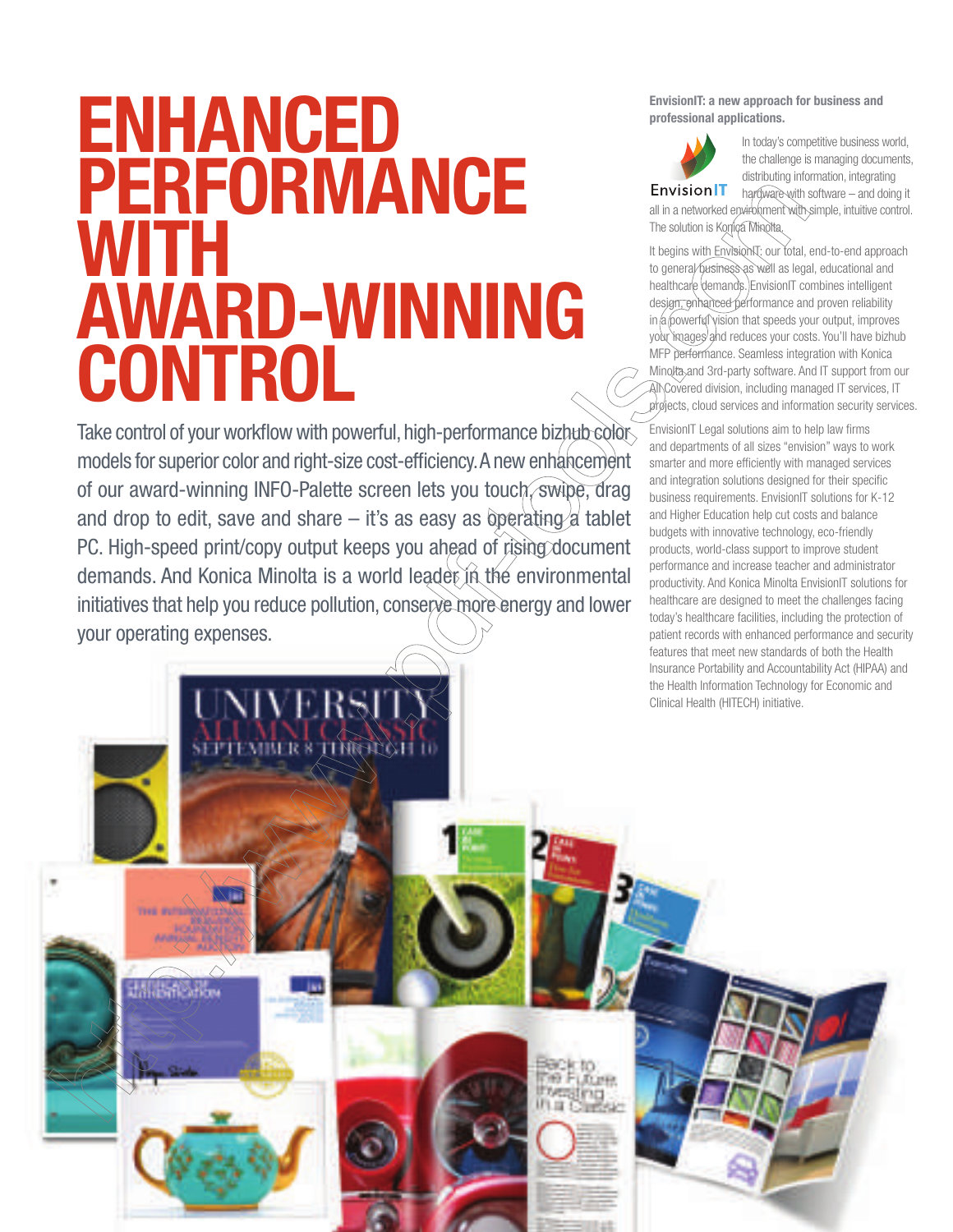#### For right-size cost-efficiency, bizhub is a perfect fit.

It's easy to choose a bizhub® MFP device that suits your business needs: bizhub C364e for 36 ppm output in both color and B&W, bizhub C284e with 28 ppm output, or bizhub C224e with 22 ppm output. All three models can be equipped with either the DF-624 optional RADF for high-speed 80 opm scanning or DF-701 single-pass dual scanning for a top speed of 160 opm, to bring documents into your electronic workflow even faster.

Print control is built in, with Konica Minolta's exclusive Emperon® print system for immediate PCL6/PS3 emulation and native XPS functionality. And a universal print driver lets you manage your printing using familiar commands, so even first-time users and temps will be fully productive right from the start.

#### INFO-Palette design: an easier, faster way to move information.

Even the look of these three bizhub models is a step ahead. Sleek dark cabinet design and compact footprint lets you position them in the center of your workplace so everyone has access to fast color printing and scanning.

And your bizhub control panel is even more revolutionary. In 2012, Konica Minolta won a special award for control panel design from BLI (Buyers Laboratory LLC). The bizhub C364e, C284e and C224e incorporate the latest evolution of our award-winning INFO-Palette design: a 9" color screen with intuitive multi-touch functionality that's as easy to operate as familiar tablet PCs. You can swipe, drag & drop, tap & toggle, switch easily between map scroll and tab screen menus to control printing, copying, scanning and other functions. A quick flick of your finger across the screen brings you to the menu you want. Function screens put both standard and custom settings at your fingertips.

Enhanced editing operations provide an advantage in previewing your documents before you print. New preview screen capabilities include pinch in & pinch out to enlarge or reduce image size and image rotation operations for smooth confirmation of document details. Long tap displays the next set of operating menus. Transparent menus let you see through to a lower level, so you always know where you are. You can simply touch a file stored in a User Box, drag it and release it in the print, send or edi processing area.

Your enhanced control panel has soft keys that can be called up and displayed in any screen position. An optional 10-Key Pad provides hard keys to make numerical entry quick and sure. The control panel tilts and adjusts from 23° to 55° for accessibility from any position for Section 508 compliance. Orange, blue and white LEDs are easier to see for the visionimpaired and illuminate device status at a glance while printing. Also new reaction sounds give operators sound cues to verify that functions have been completed, commands deleted or authentication accepted. There's even an optional Voice Guidance system to provide audible control instructions.

#### Simitri color: superior imaging that also protects the environment.

The bizhub C364e/C284e/C224e are unsurpassed in their ability to deliver high-quality, low-cost color documents without slowing down your workflow. Konica Minolta's next-generation Simitri® HD toner formulation creates sharp, clear images with improved fine detail and more legible text. Simitri toner also uses plant-based biomass material to reduce environmental impact – just one of Konica Minolta's leadership initiatives to protect the planet for future generations.

All three bizhub models consume less power, with energy-saving modes including an Optimize Power Consumption mode that automatically sets correct on/off/standby status for workdays, weekends and holidays. The control panel features an Eco-indicator screen that allows you to monitor paper, toner and energy usage by device, account or end-user. Energyefficient LED lamps reduce energy consumption during scanning  $-$  and blank page removal during scanning copying saves more paper. And thanks to one-watt power consumption in sleep mode your bizhub isn't burning your budget when it isn't in use.

Our Eco Vision 2050 project is committed to reducing CO<sub>2</sub> emissions by 80% over 2005 levels, minimizing greenhouse gases that may contribute to global warming. And our Clean Planet program also provides cost-free recycling for all Konica Minolta consumables, including toner cartridges and bottles, imaging units, developer and drums  $-\sqrt{$  with prepaid shipping labels and cost-free packaging









Enhanced panel operation supports new gesture operations for navigation such as flick, long tap, drag & drop, transparent layers and you can also toggle between a Map Scroll Screen or Tab Screen to access functions needed and enabling customers to execute functions in a highly intuitive manner.

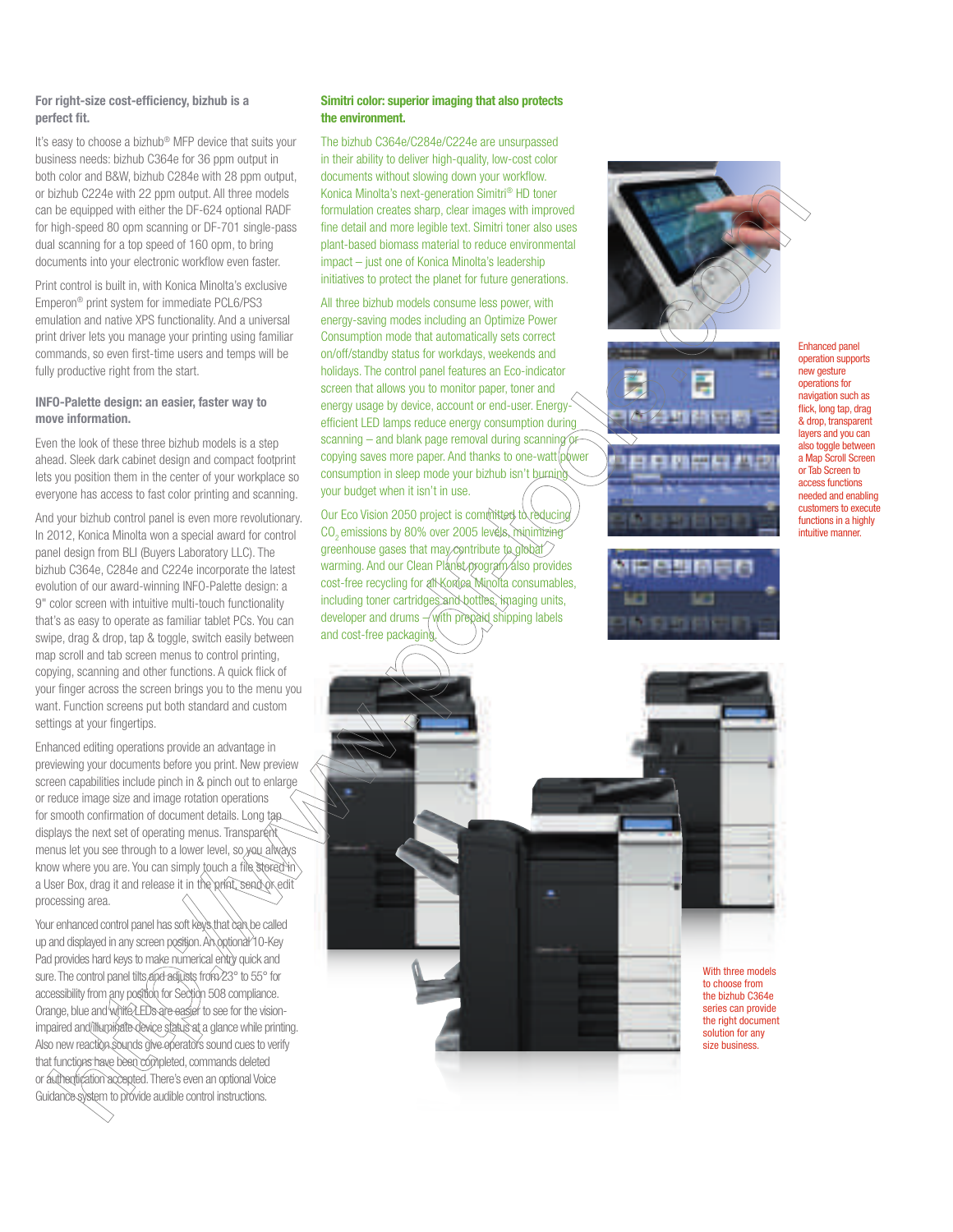The bizhub C364e series offers an unsurpassed array of scanning features and benefits to bring information into your workflow with greater speed and flexibility.

# EVOLUTIONARY ICE IN<br>TING COLOR PRINTING **SCANNING**

æ

77777777

Konica Minolta continues to drive the evolution of digital imaging technology – and in general business as well as healthcare, education, legal and other specialized applications, bizhub gives you easy ways to boost your productivity. Along with high-speed printing in color or B&W, you can speed your workflow with fast scanning to multiple destinations – and add auto finishing options to create full-color reports, brochures, flyers, and graphical presentations in-house and on-demand. Count on Konica Minolta to make it all look easy.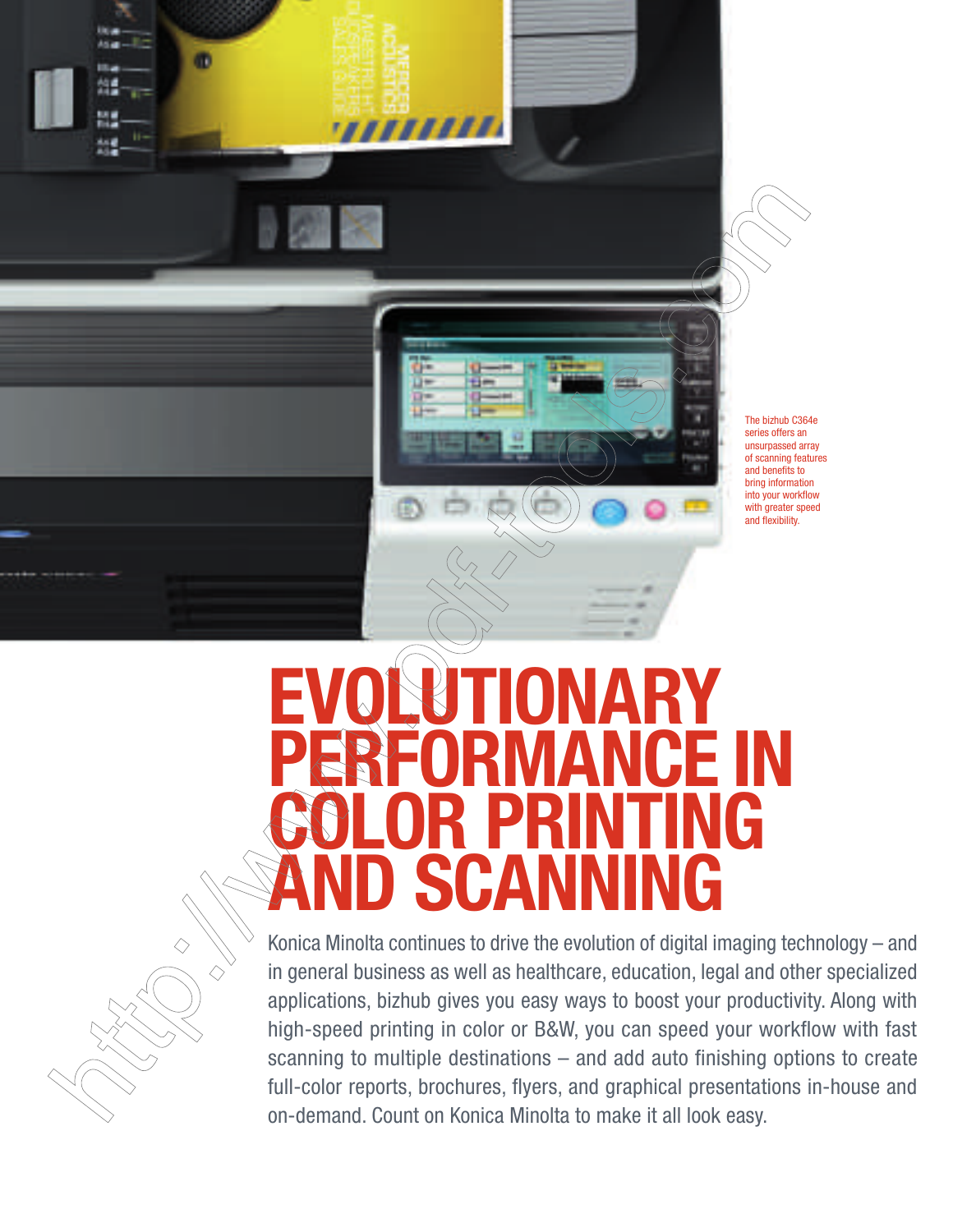#### High-speed document scanning to multiple destinations.

In addition to the high-speed scanning capabilities of your bizhub C364e/C284e/C224e, Distributed Scan compatibility with Windows servers lets you automate the scanning process by sending documents directly to a "Scan Server" set up to follow your instructions – another bizhub enhancement to speed your workflow.

You can scan to email, FTP, SMB and perform TWAIN scanning using simple command icons on your bizhub touch-screen panel. Scan-to-Me and Scan-to-Home capabilities let you move documents quickly to secure locations. You can also scan directly to convenient User Boxes for individuals, departments, workgroups and projects. Scan to PowerPoint, Word and Excel lets you convert hard-copy documents to highly versatile Office Open XML files easily and automatically – and Scan to PDF/A and Linearized PDF capabilities optimize documents for display or archiving.

#### Modular finishing options for low-cost in-house printing.

Printing in-house and on-demand saves time and money – and also lets you keep control of sensitive information, including business plans, patient records, student files and legal documents. But stapling, folding or saddle-stitching by hand can be tedious – so the bizhub C364e/C284e/C224e makes things easy with auto-finishing options for producing color and B&W reports, presentations, case files, newsletters, records and marketing or training materials.

The compact FS-534 Staple Finisher performs 50-sh 3-position stapling and sorting. There is also an FS-534 Finisher + SD-511 Saddle-Stitcher Kit version for creating up to 80-page booklets with support (or tri-fold sheets Crisp creases in booklets and tri-fold sheets improve the look of your finished product. Both the salso accept the optional PK-520 2/3 Hole Punch Kit.

The FS-533 Internal Finisher provides a second finishing option for corner stapling or 2-position stapling. You can add the optional PK-519 Punch Kit to your FS-533 for 2/3-hole punching. And the US-506 Job Separator Tray option helps you sort prints, copies or faxes more easily. With all these modular options, you can easily build a system that serves your needs today – and grows with your business tomorrow.

### Powerful, networkable printing to make everyone more productive.

The bizhub C364e, C284e and C224e all incorporate many of our latest enhancements to speed your print workflow. Faster warm-up time of 20 seconds or less and first-copy output in 7 seconds or less can eliminate those unproductive waiting lines – and high-speed internal processing reduces RIP time to keep color jobs moving. Built-in PostScript 3 emulation features Auto Trapping and Black Overprint modes as well as a more versatile ICC profile for specialized or detailed color settings.  $\mathbb T$ enhance your color printing and scanning, sophisticated color conversion imaging and a scanner with enhanced dynamic range are provided to capture vivid dark colors and accurate light greens.

Support for Microsoft Office Open XML lets you perform fast drag-and-drop printing of the latest Microsoft Office files, including docx, xlsx, and pptx. Using downloadable apps, you can take advantage of Cloud storage services – and a convenient USB port on each bizhub lets you print and save documents to toon flash memory devices.















Direct Print supports the newly adopted document format Office Open XML – saving you time by allowing dragand-drop printing of many popular file formats.

### Maximum print/copy flexibility in more paper sizes and weights.

For easy handling of all your document needs, you'll have support for a wide array of media sizes and weights  $-$  from thin 14 lb. bond paper (52 gsm) to thick 100 lb. cover stock (300 gsm), including the ability to print 11" x 17" full-bleed originals on 12" x 18" paper to preserve margins and crop-marks. Two standard paper drawers and a 150-sheet multiple bypass tray can be augmented by a Large Capacity Tray to raise maximum paper capacity to 3,650 sheets – enough to handle document traffic on busy days with less reloading. All three models let you print tabbed pages from the multiple bypass tray and insert tabs into healthcare records, legal case files, student information binders, human resource packets and other tabbed documents. And Watermark mode lets you apply transparent marks to print/copy output to identify or restrict access to documents.

You'll have standard 100% duplex productivity at rated engine speed, producing two-sided prints and copies without the need to re-insert originals. Blank page removal during scanning or copying saves more paper. Proof Copy/Print lets you run off a test page to check your settings before starting your entire print run. Carbon Copy printing saves time by outputting the same data continuously from multiple paper trays in different paper weights or colors – for example, white for immediate distribution, yellow for forwarding, green for filing.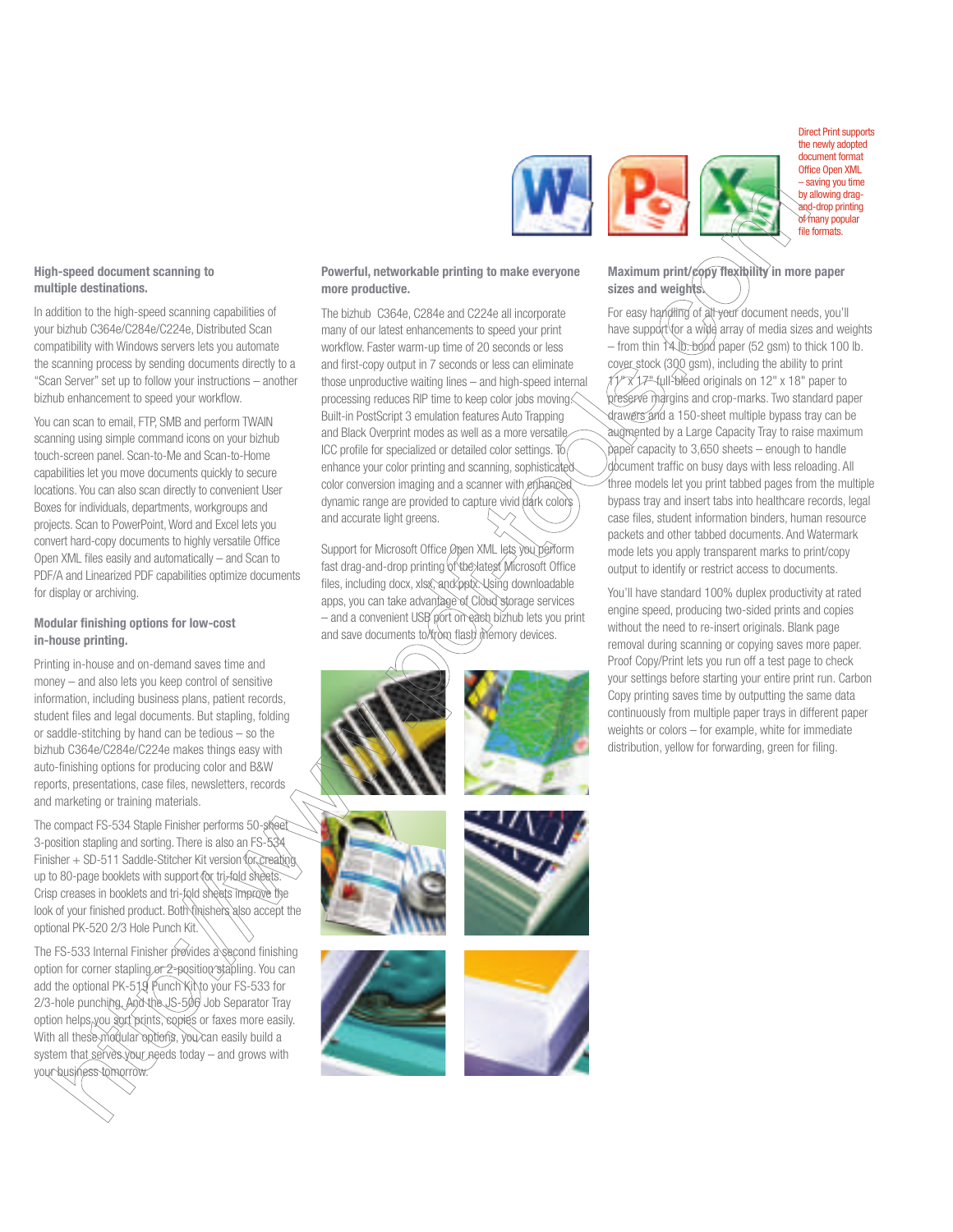### EXTENDING YOUR OPTIONS WITH SEAMLESS **SOFTWARE** INTEGRATION

In today's fast-moving digital world, needs keep changing  $=$  and Konica Minolta's EnvisionIT approach extends your power to take advantage of emerging business and professional opportunities. You'll have all the options you need: downloadable productivity apps, high-speed fax, i-Option kits and PageScope software to manage documents and devices. You'll also benefit from bEST integration with 3rd-party business software for specialized solutions – including variable-data printing, account tracking, cost recovery and more.



#### All the options you need for all-in-one productivity.

Our evolutionary bizhub models incorporate a wide array of extended functions – including direct access to downloadable apps from the bizhub MarketPlace.\* These apps, specifically designed for use on our MFPs, allow you to display corporate announcements on your control panel, access a library of business forms and templates, check on the status of your MFP's security settings, scan to Microsoft SharePoint, order Clean Planet recycling boxes, print Clean Planet shipping labels and much more  $-$  all without ever leaving the MFP.

Along with downloadable productivity apps and scalable options for auto finishing and paper handling, you'll have access to innovative i-Options for the specialized capabilities required by your business or profession. The new i-Option LK-110 makes it easy to convert User Box data to Compact PDF files and transform incoming faxes to searchable PDF. LK-110 lets you create or convert documents to the various Office Open XML file formats you need. You can also direct-print files attached to email messages. And you can quickly encrypt PDF files – an important security enhancement to safeguard confidential information.

Another new i-Option, LK-111, provides ThinPrint support – enabling the bizhub C364e, C284e and C224e to print in ThinPrint environments without additional hardware. ThinPrint can speed your printing by performing data compression and controlling broadband network traffic when print jobs are sent from ThinPrint engine to ThinPrint client. You can also add more i-Option kits for your bizhub MFP: LK-101 v3 for web-browser support, LK-102 v3 for PDF/A, Linearized PDF and AES 128-bit PDF encryption support, LK-104 v3 for Voice Guidance operation, LK-105 v3 to create searchable PDF files, LK-106 for Barcode Font support, LK-107 for Unicode Font support, and LK-108 with support for OCR Font printing.

The bizhub C364e, C284e and C224e all incorporate Konica Minolta's IWS (Internal Web Server) – a simple, convenient web browser solution for all-in-one functionality. And all models allow you to add our Super G3 fax, with dual-line option for high-volume transmission and reception. Scan/Fax Destination List speeds your distribution by filtering searches by criteria you determine – and you'll have selectable fax file formats including PDF, compact PDF, TIFF, JPEG and XPS, plus Color Internet Faxing, PC Faxing and IP Address Faxing for maximum flexibility to speed information to destination.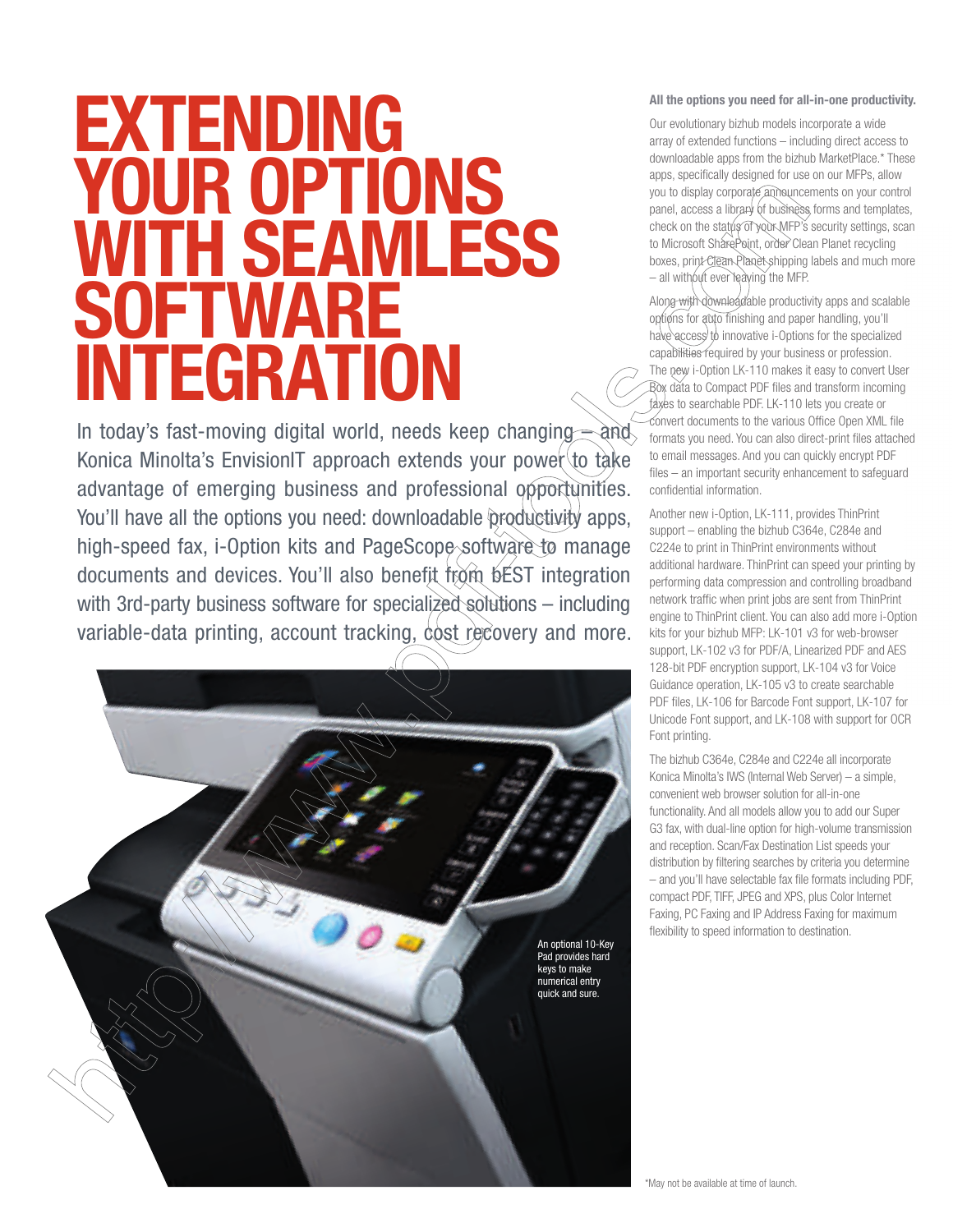#### The PageScope® Mobile App enables busy professionals to print from smartphones and other portables directly to networked

bizhub devices.

The optional IC-414 Fiery Image Controller brings office workgroups high-quality color control, and automated workflows.



Hardware and software, working together – that's a key advantage of Konica Minolta's bizhub Extended Software Technology (bEST). Your bizhub control panel can give you direct

access to commands for standard business software as well as specialized document handling capabilities for legal, educational and healthcare applications.

Konica Minolta's own PageScope Enterprise Suite provides a powerful set of bizhub productivity tools for server-based authentication and account tracking - including a MyPanel Manager utility to customize the interface that appears at each bizhub MFP and disappears when users log out

The PageScope Mobile app allows you to print or scan documents on the go from multiple mobile platforms  $-$  an important advantage for medical, legal and educational professionals who work from widely separated workplaces or collaborate from home.

PageScope software utilities do even more. PageScope Web Connection gives each bizhub its own internal website for fast access to device status information. PageScope Net Care Device Manager provides fast, simple IT management of multiple devices from a single point. PageScope Rrint Status Notifier provides automatic alerts to speed your workflow. PageScope Data Administrator™ handles addresses, passwords, and accounts with ease – and PageScope Box Operator lets you download and access scanned User Box data from your PC.

Advanced color management tools for graphics solutions.

For graphics-intensive applications in marketing, advertising, design and communications, the bizhub C364e and C284e accept the optional IC-414 Fiery Image Controller from EFI - the industry leader in advanced color management.

The IC-414 provides standard EFI Command Workstation unctionality, Fiery Remote Scan, and EFI WebTools to help you get the job done better. Fiery Graphic Arts Options include Auto Trapping, Hot Folder printing with embedded job ticket settings, job setup with finishing options and imposition attributes for drag-and-drop printing. An optional Color Profiler suite allows you to create customized ICC profiles with CMYK devices.

Standard Fiery VUE software orchestrates all these elements into a professional solution for high-impact results – giving you the ability to handle specific Pantone color requirements, manage print queues more effectively, and fine-tune color output to suit the needs of any job.

#### Enhanced security to protect sensitive business data.

Security isn't an option it's a necessity, especially for specialized legal, educational and healthcare applications that must comply with JSOX, FERPA, HIPAA and other government requirements for the protection of sensitive client, student and patient information

Your bizhub C364e, C284e and C224e come with enhanced security protections. With bizhub SECURE, your service provider can initiate a powerful array of lock-down protections that guaked your bizhub from unauthorized operation. You can initiate encrypted PDF workflow to protect information passing from PCs to networked bizhub devices. IP filtering registers IP addresses of the PCs on your network.

All models are currently in evaluation to meet strict SO 15408 security standards and all accept a wide array  $\widetilde{\mathsf{sp}_\mathsf{e}}$ cialized options to fit the needs of your application, achuding Biometric Authentication, input for HID Proximity Cards, iClass Cards and Magnetic Stripe Cards, CAC/PIV Card support (available summer 2013), even an optional built-in IC card reader for fast, simple ID card authorization. An optional Copy Guard system can require password access to make copies. HDD Lock can apply password protection to your bizhub hard disk drive.

For environments that demand the highest level of security, the bizhub C364e, C284e and C224e also comply with the higher level IEEE 2600.1 international standard for MFP and printer information security. To protect information once stored on your bizhub hard disk drive, their Job Erase function automatically overwrites your HDD up to three times meeting the criteria of DoD 55220.22-M (Department of Defense) and NAVSO P-5239-26 (US Navy). And when your bizhub is reassigned to another location or removed from service, HDD Sanitizing can overwrite data in eight different modes so no sensitive information is compromised.



For all your document needs, you can count on Konica Minolta. Konica Minolta Business Solutions U.S.A., Inc. is a leader in advanced document management technologies and IT Services. The company focuses on complete business solutions including production print systems, digital presses, multifunctional products (MFPs), managed print services, vertical application solutions and related services and supplies. Konica Minolta has won numerous awards and recognition including being recognized as the #1 Brand for Customer Loyalty in the MFP Office Copier Market by Brand Keys for six years in a row. For the third consecutive year, Buyers Laboratory LLC (BLI) has named Konica Minolta the winner of its "A3 MFP Line of the Year" award. In 2012, Konica Minolta also received "Document Imaging Solutions Line of the Year" recognition from BLI – and has been named to the Dow Jones Sustainability World Index in recognition of the company's

economic, environmental and social performance. We are proud of our record of achievement – and we invite you to learn first-hand why you can always count on Konica Minolta. For more information, visit: www.CountOnKonicaMinolta.com